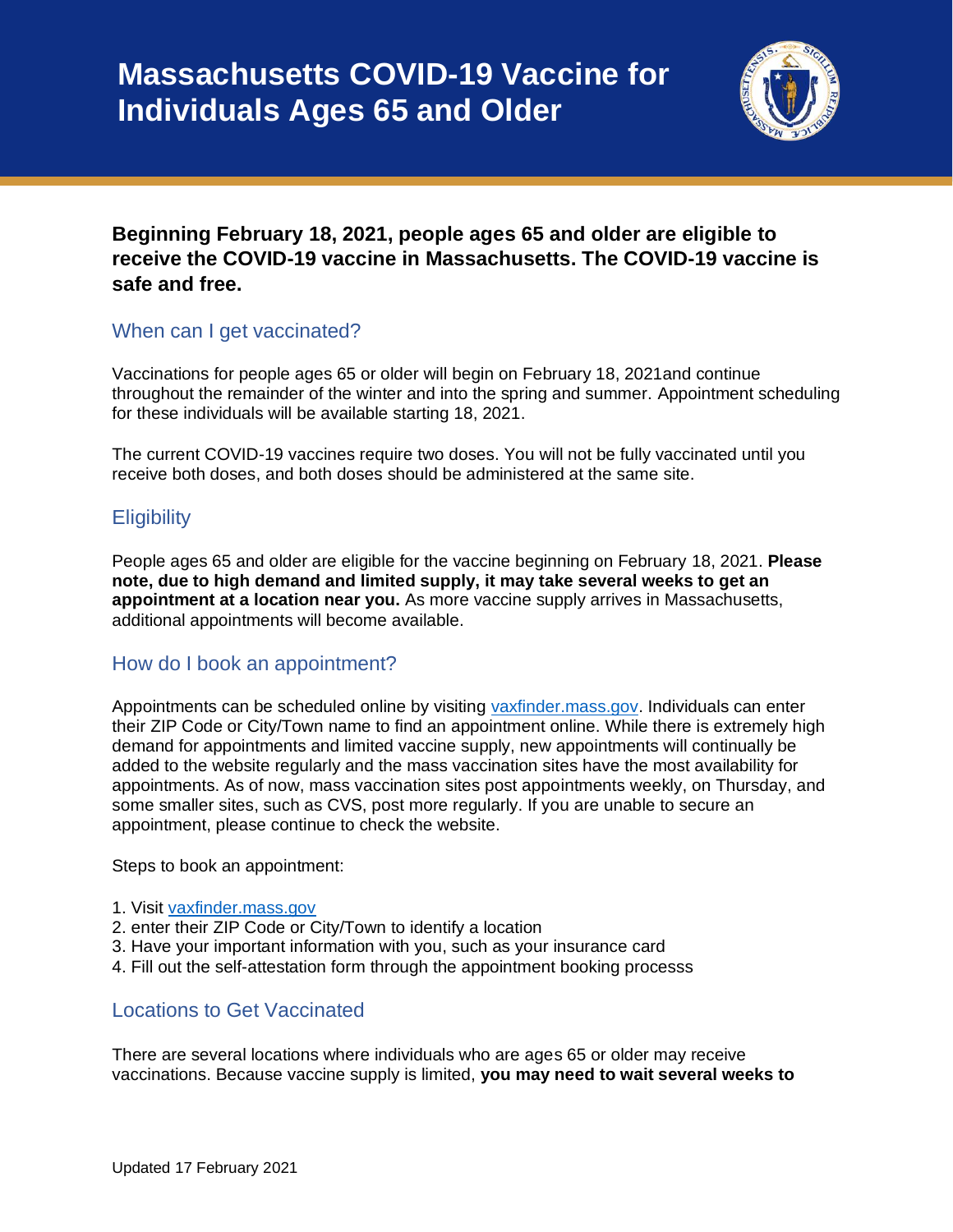**schedule an appointment.** Please visit the Commonwealth's [webpage with vaccination sites](https://www.mass.gov/info-details/covid-19-vaccine-locations-for-individuals-in-phase-1) for the current list of open sites, including:

- 1. **Mass vaccination sites**, such as Gillette Stadium, Fenway Park, the Eastfield Mall in Springfield, the DoubleTree Hilton Hotel in Danvers, the Reggie Lewis Center in Roxbury and others. These sites currently have the most availability for appointments;
- 2. Regional **vaccine clinics** operated by a local board of health;
- 3. **Over 100 Local pharmacies** and retail locations administering the vaccine; or
- 4. **Your housing property.** If you live in [public or private affordable low income senior](https://www.mass.gov/info-details/covid-19-vaccinations-for-senior-housing-settings)  [housing](https://www.mass.gov/info-details/covid-19-vaccinations-for-senior-housing-settings) there may be an onsite clinic being planned, check with your management company..

Please note that this list will be updated frequently as new sites come on line. **All mass vaccination locations are wheelchair accessible and do not require consumers to use stairs.** Many of the locations have a drop off area for people who may benefit from walking shorter distances and people will not be waiting in line outside. Some locations may also provide mobility assistance. **Language translation services are available for all mass vaccination locations** and many other vaccination locations. Please review the specific vaccination location details to determine whether this is an appropriate fit for your accessibility needs.

## Assistance Scheduling an Appointment

Individuals who are **unable to use or have difficulty accessing the internet** to schedule an appointment online may use the *Massachusetts Vaccine Scheduling Resource Line*:

#### **Call 2-1-1** (877-211-6277) **and follow prompts for assistance booking an appointment Hours of Operation:**

Monday through Thursday from 8:30 AM to 8:00 PM Friday through Sunday from 8:30 AM to 5:00 PM

The Massachusetts Vaccine Scheduling Resource Line is available in English and Spanish and will have translators available to support residents in approximately 100 additional languages. Individuals will be able to speak to a representative live on the phone to assist them with an appointment through the state's online system. **These representatives have the same access to appointments as on the public website; it will not give individuals access to additional appointments.** If no appointments are available, callers will have the option to be placed on a call back list for the mass vaccination sites. The caller will receive a call back when an appointment becomes available for them at a mass vaccination site, and the list will be called on a first-come, first-served basis.

Some additional resources that may be able to assist you include, but are not limited to, the following local organizations:

- **[Local Council on Aging or Senior Center](https://mcoaonline.com/what-is-a-coa/coa-directory/)**
- Regional Aging Services Access Points **[\(ASAP\)](https://www.mass.gov/location-details/aging-services-access-points-asaps-in-massachusetts)**

For individuals who are unable to leave their home for a medical appointment without an ambulance or two-people assisting them, the Commonwealth is committed to ensuring that all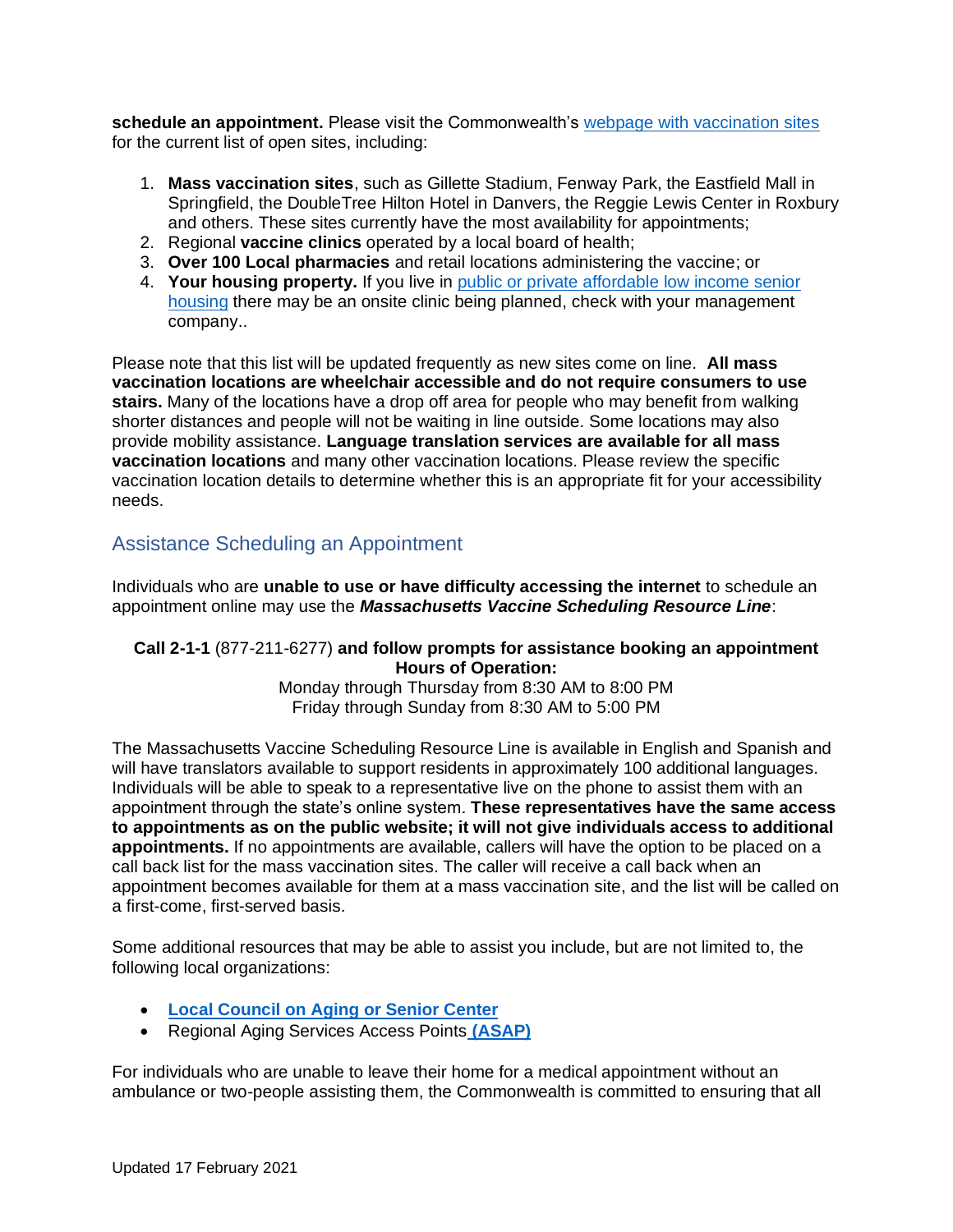eligible for a vaccine are able to access it. Additional information regarding vaccination options for these individuals will be released shortly. Please note, that some people may be able to receive the vaccine if they live at an eligible affordable senior housing property, where an onlocation clinic may be planned.

# Eligibility Criteria

When scheduling your appointment or at the time of the appointment, you will be required to review the eligibility criteria and confirm you are eligible to receive the vaccine. The attestation will be done verbally over the phone, verbally or in writing at the vaccination site, or online if using an online appointment scheduling tool. You can also follow online instructions and complete the [COVID-19 Massachusetts Vaccination Attestation Form](https://www.mass.gov/forms/covid-19-massachusetts-vaccination-attestation-form) available on the mass.gov website.

**You can receive the vaccine even if you do not have health insurance, an SSN, or a photo ID. However, if you have any of this information or documentation, please bring it with you.**

**You will never be asked for a credit card number or any other form of payment for the vaccine.**

## COVID-19 Vaccine Importance and Safety

The COVID-19 vaccines are safe. The available COVID-19 vaccines are approved and recommended by the FDA and the CDC's Advisory Committee on Immunization Practices following standard testing and approval processes. Vaccines undergo rigorous testing and large clinical trials with diverse participants before they are approved for widespread use. Vaccination is the best protection to reduce the risk of severe illness due to COVID-19. Getting vaccinated may also protect others around you who have not yet received the vaccine. For more on vaccine safety, visit **mass.gov/covidvaccinesafety** 

The vaccine is proven to be extremely effective, but it's important for all residents to practice prevention until they get both doses and their body builds immunity. While the vaccines have been shown to be effective in helping the person vaccinated not get seriously ill from COVID-19, they have not yet been proven to reduce that person's ability to transmit COVID-19 to others. Continue to social distance, wear a mask, avoid groups and stay home if you feel sick.

If you have any concerns about getting the vaccine due to a medical condition, please discuss these concerns with your primary care physician. For more information on COVID-19 vaccine safety visit [www.mass.gov/COVIDVaccineSafety.](http://www.mass.gov/COVIDVaccineSafety)

## Additional Information

Information on the COVID-19 vaccine will be updated regularly. Please also use the following resources:

- [COVID-19 Vaccine Information in Massachusetts](https://www.mass.gov/info-details/massachusetts-covid-19-vaccine-information)
- [Latest COVID-19 Vaccine Updates in Massachusetts](https://www.mass.gov/info-details/covid-19-vaccination-program)
- [COVID-19 Vaccine Distribution Timeline and Eligibility](https://www.mass.gov/info-details/when-can-i-get-the-covid-19-vaccine)